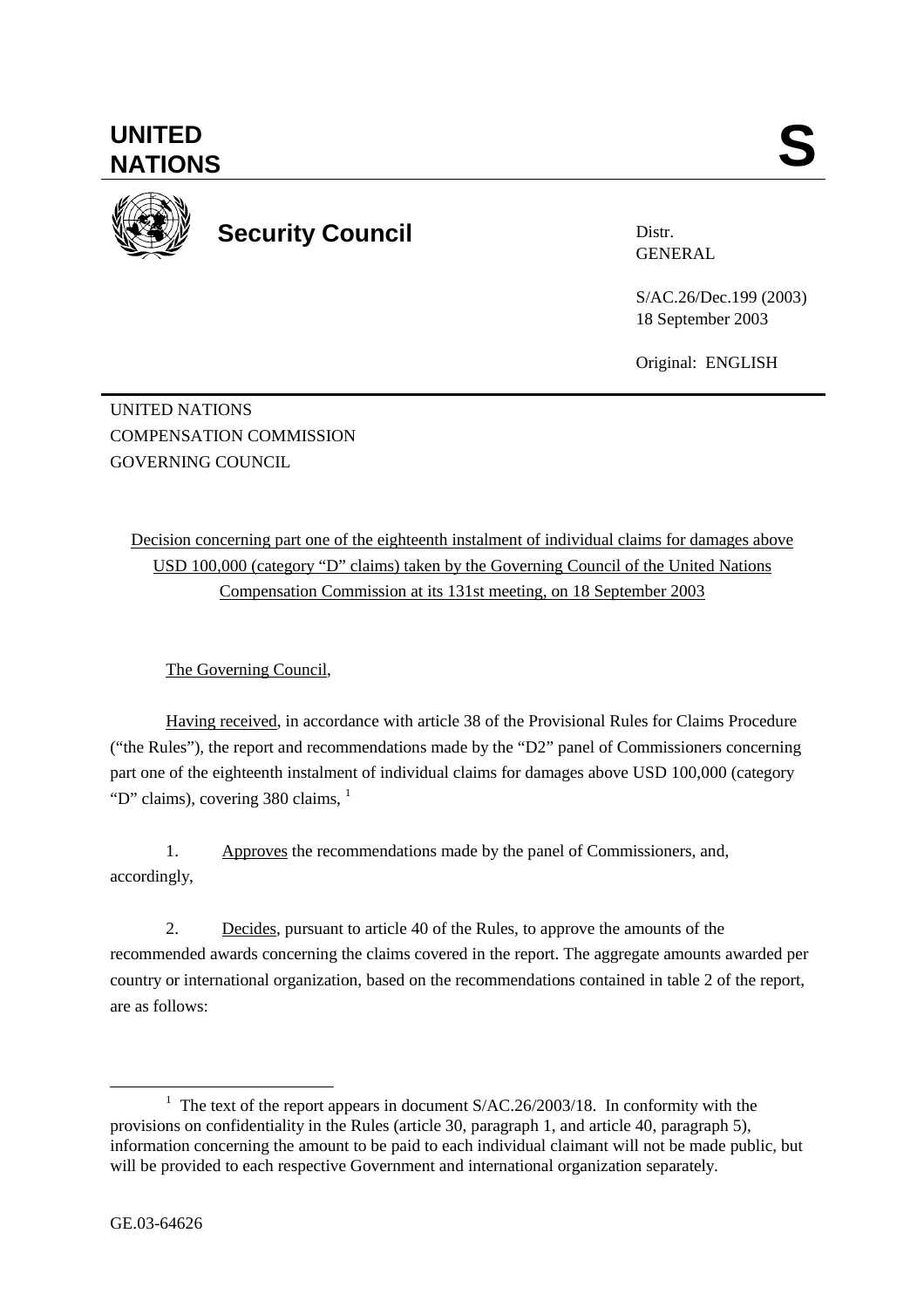## Page 2

| Country or<br>international<br>organization | Number of<br>claims<br>recommended<br>for payment | Number of claims<br>not recommended<br>for payment | Amount of<br>compensation<br>claimed (USD) | Amount of<br>compensation<br>recommended<br>(USD) |
|---------------------------------------------|---------------------------------------------------|----------------------------------------------------|--------------------------------------------|---------------------------------------------------|
| Canada                                      | $\overline{2}$                                    |                                                    | 2,121,988.00                               | 412,691.55                                        |
| Egypt                                       | $\overline{4}$                                    | 3                                                  | 3,637,598.62                               | 112,149.16                                        |
| Hungary                                     | $\mathbf{1}$                                      |                                                    | 240,230.80                                 | 97,221.81                                         |
| India                                       | $\overline{7}$                                    | $\overline{4}$                                     | 14,381,518.17                              | 4,808,787.48                                      |
| Ireland                                     | $\overline{a}$                                    | 1                                                  | 89,923.95                                  | nil                                               |
| Italy                                       |                                                   | $\mathbf{1}$                                       | 159,579.06                                 | nil                                               |
| Jordan                                      | 63                                                | 9                                                  | 190,099,949.35                             | 11,001,626.36                                     |
| Kuwait                                      | 146                                               |                                                    | 107,989,657.80                             | 48,853,165.98                                     |
| Lebanon                                     | 10                                                |                                                    | 6,887,053.40                               | 2,049,060.64                                      |
| Pakistan                                    | 5                                                 |                                                    | 1,240,795.85                               | 600,104.11                                        |
| Saudi Arabia                                | 3                                                 | 9                                                  | 92,587,179.78                              | 469,102.35                                        |
| Spain                                       | $\mathbf{1}$                                      |                                                    | 186,851.21                                 | 69,522.04                                         |
| Sudan                                       | $\overline{\phantom{a}}$                          | $\mathbf{1}$                                       | 750,000.00                                 | nil                                               |
| Syrian Arab Republic                        | 16                                                | $\mathbf{1}$                                       | 7,325,801.03                               | 1,827,301.13                                      |
| Turkey                                      | $\overline{a}$                                    | $\overline{2}$                                     | 454,889.97                                 | nil                                               |
| <b>United Kingdom</b>                       | $\overline{4}$                                    | 3                                                  | 1,220,204.56                               | 157,438.22                                        |
| <b>United States</b>                        | 14                                                | $\overline{2}$                                     | 12,910,498.94                              | 3,736,713.94                                      |
| Yemen                                       | 59                                                | 6                                                  | 35,364,589.78                              | 9,269,339.72                                      |
| <b>UNDP Kuwait</b>                          | $\mathbf{1}$                                      |                                                    | 179,989.52                                 | 114,672.02                                        |
| <b>UNDP</b> Washington                      | $\mathbf{1}$                                      |                                                    | 688,010.38                                 | 146,746.76                                        |
| <b>UNRWA Gaza</b>                           | 1                                                 |                                                    | 674,117.65                                 | 97,657.44                                         |
| Total                                       | 338                                               | 42                                                 | 479,190,427.82                             | 83,823,300.71                                     |

3. Reaffirms that when funds become available payments shall be made in accordance with decision 197 (S/AC.26/Dec.197 (2003)), except for the portion of one claim (claim number 3003849) for which payment is suspended in the amount of USD 61,522.80. This claim was brought to the attention of the Governing Council by the "D2" panel of Commissioners in paragraphs 42 to 44 of its report and recommendations and relates to previously paid category "C" claim number 973131. The Governing Council instructs the secretariat to notify the responsible Government or submitting entity to consider appropriate action to recover the amount of USD 61,552.80 from the category "C" claimant and return it to the Compensation Fund,

4. Recalls that when payments are made in accordance with decision 197, and pursuant to the terms of decision 18 (S/AC.26/Dec.18 (1994)), Governments and international organizations shall distribute amounts received to the designated claimants in respect of approved awards within six